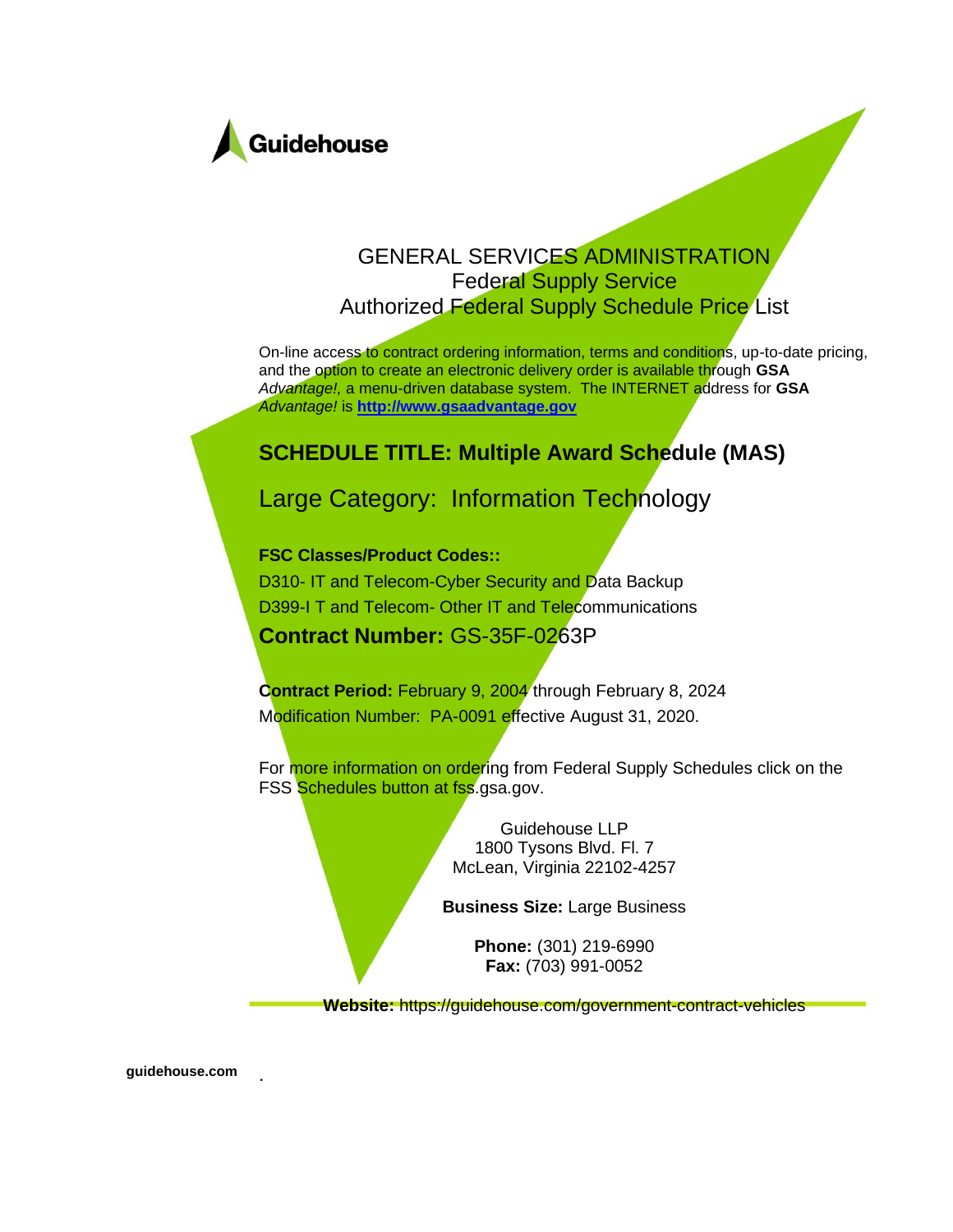## **Table of Contents**

| <b>Section</b> | Page |
|----------------|------|
|                |      |
|                |      |
|                |      |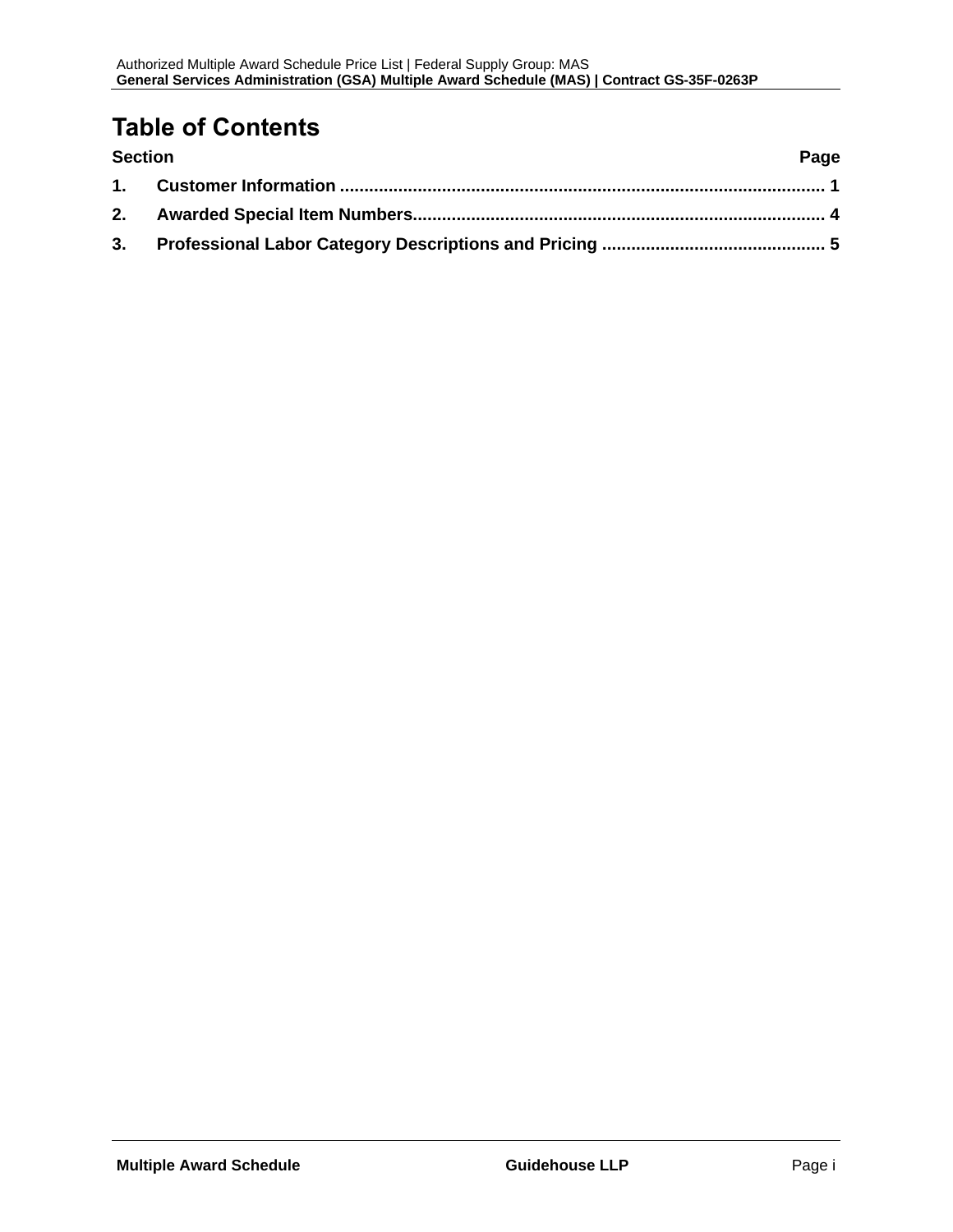## **1. Customer Information**

#### <span id="page-2-0"></span>**1a. Table of Awarded Special Item Numbers (SINS):**

| <b>SIN</b> | <b>SIN Name</b>                                                 |  |  |  |  |  |  |  |
|------------|-----------------------------------------------------------------|--|--|--|--|--|--|--|
| 54151S     | Information Technology Professional Services                    |  |  |  |  |  |  |  |
|            | <b>54151 HACS</b> Highly Adaptive Cybersecurity Services (HACS) |  |  |  |  |  |  |  |
| <b>OLM</b> | Order-Level Materials (OLM)                                     |  |  |  |  |  |  |  |

**Cooperative Purchasing (STLOC) and Disaster Recovery Purchasing (RC) are available** 

#### **1b. Lowest Priced Model Number and Unit Price For Each SIN:** (**Government net price based on a unit of one) see page 10 of 10.**

#### **1c. Hourly Rates (Services only): See pages 4 – 10 for Descriptions and Pricing.**

#### **2. Maximum order:** \$500,000

NOTE TO ORDERING ACTIVITIES: \*If the best value selection places your order over the Maximum Order identified in this catalog/pricelist, you have an opportunity to obtain a better schedule contract price. Before placing your order, contact the aforementioned contactor for a better price. The contractor may (1) offer a new price for this requirement (2) offer the lowest price available under this contract or (3) decline the order. A delivery order that exceeds the maximum order may be placed under the schedule contract in accordance with FAR 8.404.

#### **3. Minimum order:** \$100

**4. Geographic coverage (delivery area):** Worldwide

#### **5. Points of production:** DC Metropolitan area

**6. Discount from list prices or statement of net price:** GSA Net prices are shown in the below GSA pricelist. Negotiated discounts have been applied and the IFF has been added.

#### **7. Quantity/Volume Discounts:**

| <b>Awarded Value</b> |               |                  |
|----------------------|---------------|------------------|
| <b>From</b>          | To:           | Minimum Discount |
| 1,000,001.00<br>\$.  | 2,000,000.00  | 2%               |
| 2,000,001.00         | 5,000,000.00  | 4%               |
| 5,000,001.00         | 10,000,000.00 | 6%               |
| 10,000,001.00<br>\$  | and up        | 8%               |

#### **8. Prompt payment terms:** 30 days ARO

(Information for Ordering Offices: Prompt payment terms cannot be negotiated out of the contractual agreement in exchange for other concessions.)

#### **9a. Notification that Government purchase cards are accepted at or below the micropurchase threshold:** Yes

#### **9b. Notification whether Government purchase cards are accepted or not accepted above the micro-purchase threshold:** No

#### **10. Foreign items:** None

- **11a. Time of delivery:** Per task order
- **11b. Expedited Delivery:** Not applicable
- **11c. Overnight and 2-day delivery:** Not applicable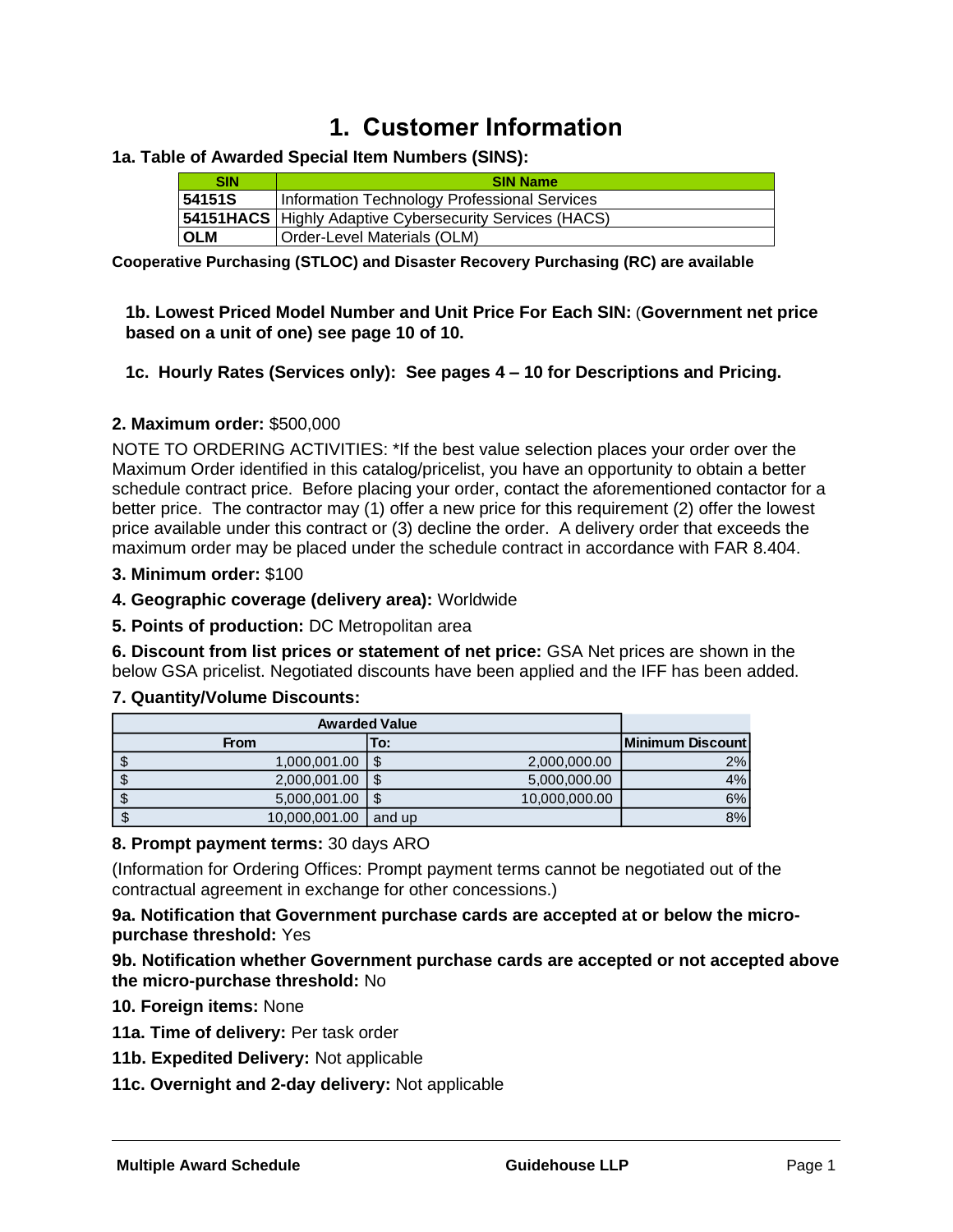**11d. Urgent Requirements:** Agencies can contact the Contractor's representative to affect a faster delivery. Customers are encouraged to contact the contractor for the purpose of requesting accelerated delivery.

#### **12. F.O.B. point(s):** Destination

#### **13a. Ordering address:**

Guidehouse LLP 1800 Tysons Blvd., 7th Fl. McLean, VA 22102

**13b. Ordering procedures:** Ordering activities shall use the ordering procedures described in Federal Acquisition Regulation 8.405-3 when placing an order or establishing a BPA for supplies or services. The ordering procedures, information on Blanket Purchase Agreements (BPA's) and a sample BPA can be found at the GSA/FSS Schedule Homepage (fss.gsa.gov/schedules).

#### **14. Payment addresses:**

#### *By Check*

Guidehouse LLP P.O. Box 7247-6037 Philadelphia, PA 19170-6037

#### *By Wire Transfer*

Citibank NA, New York, NY Account #: 30982834 ABA #: 021000089: Swift #: CITIUS33 To Credit: Guidehouse LLP

- **15. Warranty provision:** None
- **16. Export packing charges:** Negotiated at the Task Order Level.

**17. Terms and conditions of Government purchase card acceptance (any thresholds above the micro-purchase level):** See 9a and 9b above.

**18. Terms and conditions of rental, maintenance, and repair:** Not applicable

**19. Terms and conditions of installation:** Not applicable

**20. Terms and conditions of repair parts indicating date of parts price lists and any discounts from list prices:** Not applicable

**20a. Terms and conditions for any other services:** Not applicable

**21. List of service and distribution points:** Not applicable

**22. List of participating dealers:** Not applicable

**23. Preventive maintenance:** Not applicable

**24a. Special attributes such as environmental attributes:** Not applicable

**24b. Section 508 Compliance Information for Electronic and Information Technology (EIT): Section 508 compliance information on EIT supplies and services will be addressed on a task order basis. The EIT standard can be found at: [www.Section508.gov/.](http://www.section508.gov/)**

**25. Data Universal Number System (DUNS) number:** 079529872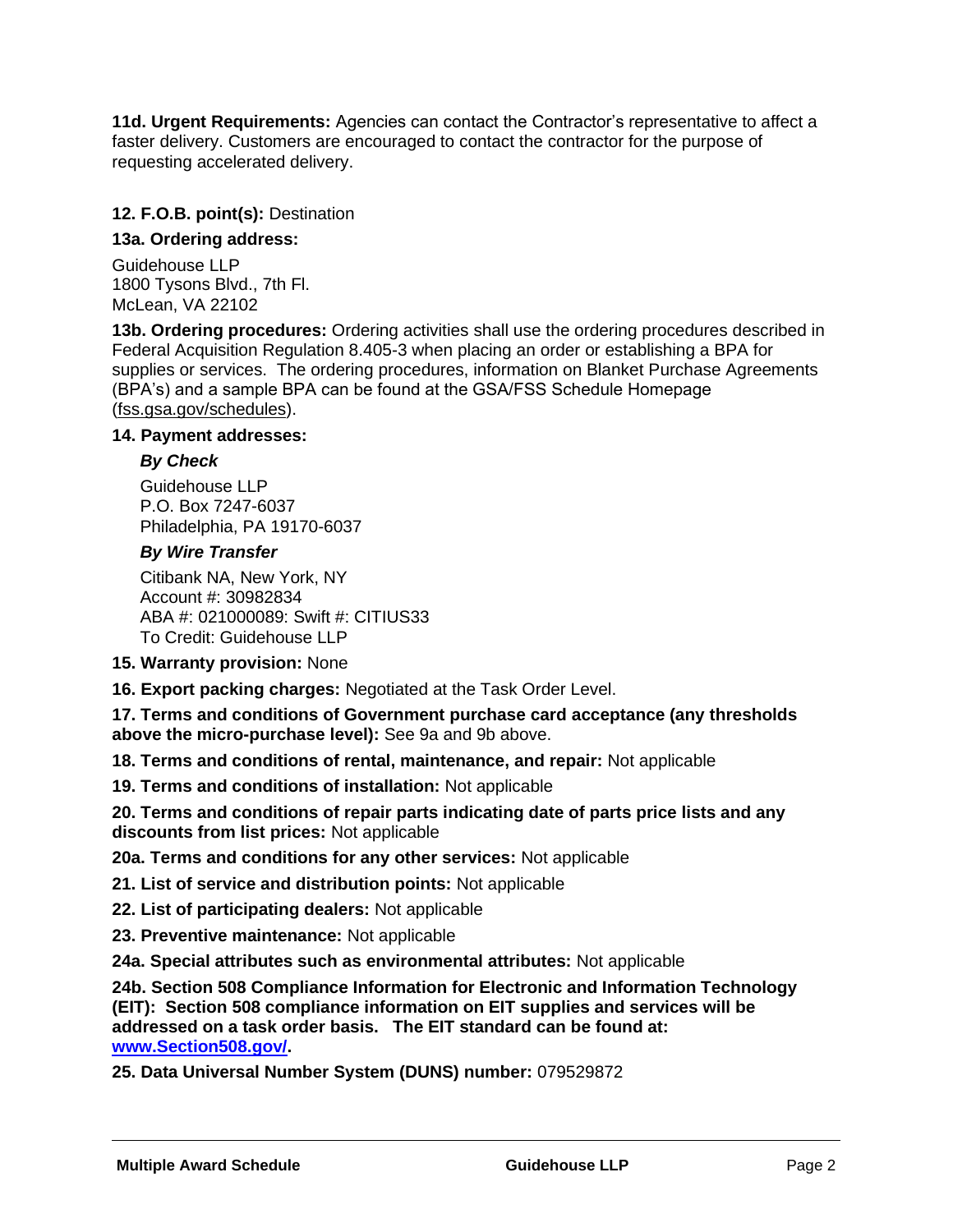**26. Notification regarding registration in System for Award Management (SAM) Database:**  Registered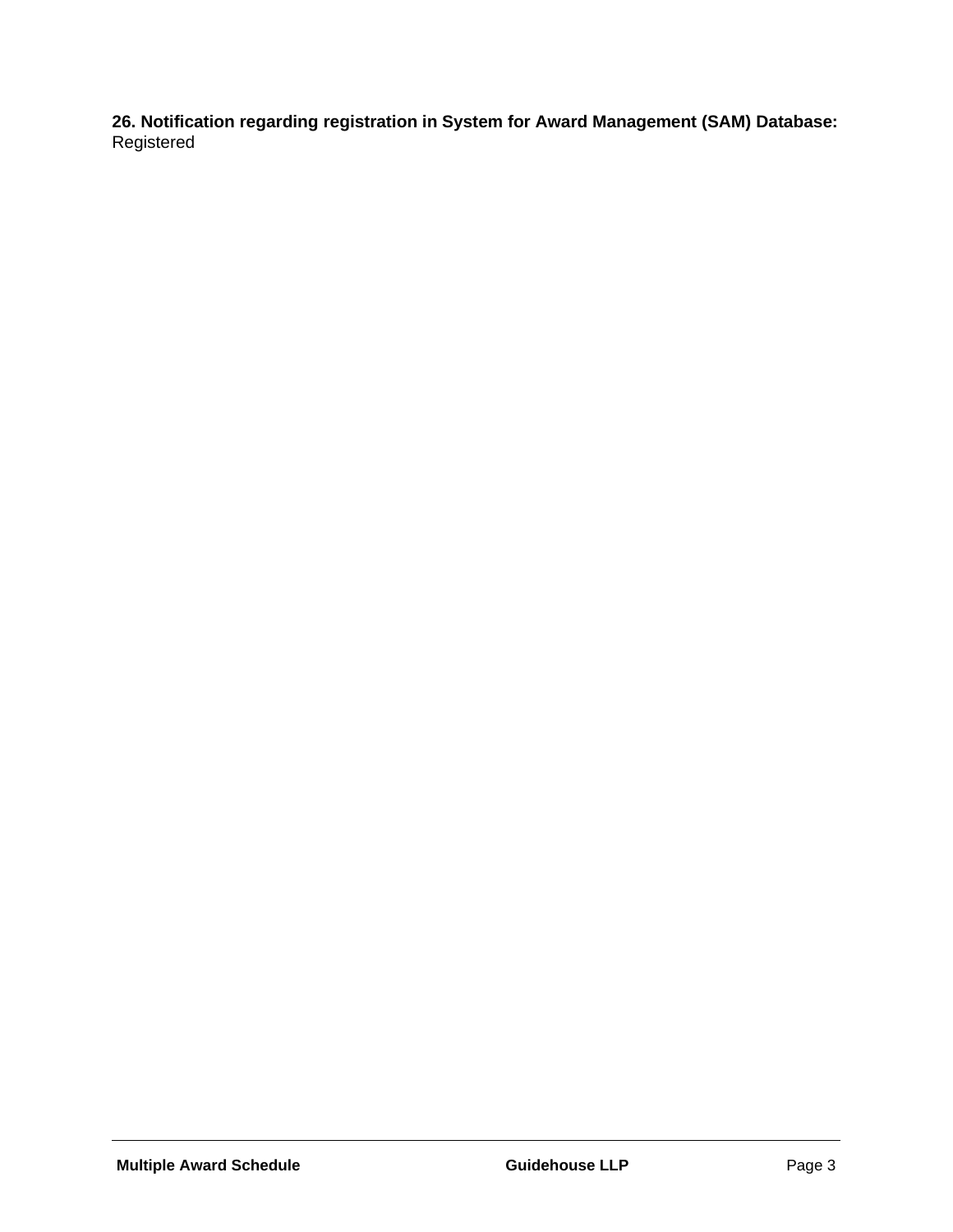## <span id="page-5-0"></span>**2. Awarded Special Item Numbers**

#### **SIN 54151S – Information Technology Professional Services**

IT Professional Services and/or labor categories for database planning and design; systems analysis, integration, and design; programming, conversion and implementation support; network services, data/records management, and testing.

#### **SIN 54151HACS – Highly Adaptive Cybersecurity Services**

Includes a wide range of fields such as, the seven-step Risk Management Framework services, information assurance, virus detection, network management, situational awareness and incident response, secure web hosting, and backup, security services and, Security Operations Center (SOC) services. HACS vendors are cataloged under the 5 subcategories of High Value Asset Assessments; Risk and Vulnerability Assessments, Cyber Hunt, Incident Response, and Penetration Testing.

#### **SIN OLM – Order-Level Materials (OLM)**

OLMs are supplies and/or services acquired in direct support of an individual task or delivery order placed against a Schedule contract or BPA. OLM pricing is not established at the Schedule contract or BPA level, but at the order level. Since OLMs are identified and acquired at the order level, the ordering contracting officer (OCO) is responsible for making a fair and reasonable price determination for all OLMs.

OLMs are procured under a special ordering procedure that simplifies the process for acquiring supplies and services necessary to support individual task or delivery orders placed against a Schedule contract or BPA. Using this new procedure, ancillary supplies and services not known at the time of the Schedule award may be included and priced at the order level.

#### *OLM SIN-Level Requirements/Ordering Instructions:*

- OLMs are:
	- Purchased under the authority of the FSS Program
	- Unknown until an order is placed
	- Defined and priced at the ordering activity level in accordance with GSAR clause 552.238- 115 Special Ordering Procedures for the Acquisition of Order-Level Materials. (Price analysis for OLMs is not conducted when awarding the FSS contract or FSS BPA; therefore, GSAR 538.270 and 538.271 do not apply to OLMs)
	- Only authorized for use in direct support of another awarded SIN.
	- Only authorized for inclusion at the order level under a Time-and-Materials (T&M) or Labor-Hour (LH) Contract Line Item Number (CLIN)
	- Subject to a Not To Exceed (NTE) ceiling price
- OLMs are not:
	- "Open Market Items"
	- Items awarded under ancillary supplies/services or other direct cost (ODC) SINs (these items are defined, priced, and awarded at the FSS contract level)
- OLM Pricing:
	- Prices for items provided under the Order-Level Materials SIN must be inclusive of the Industrial Funding Fee (IFF).
	- The value of OLMs in a task or delivery order, or the cumulative value of OLMs in orders against an FSS BPA awarded under an FSS contract, cannot exceed 33.33%.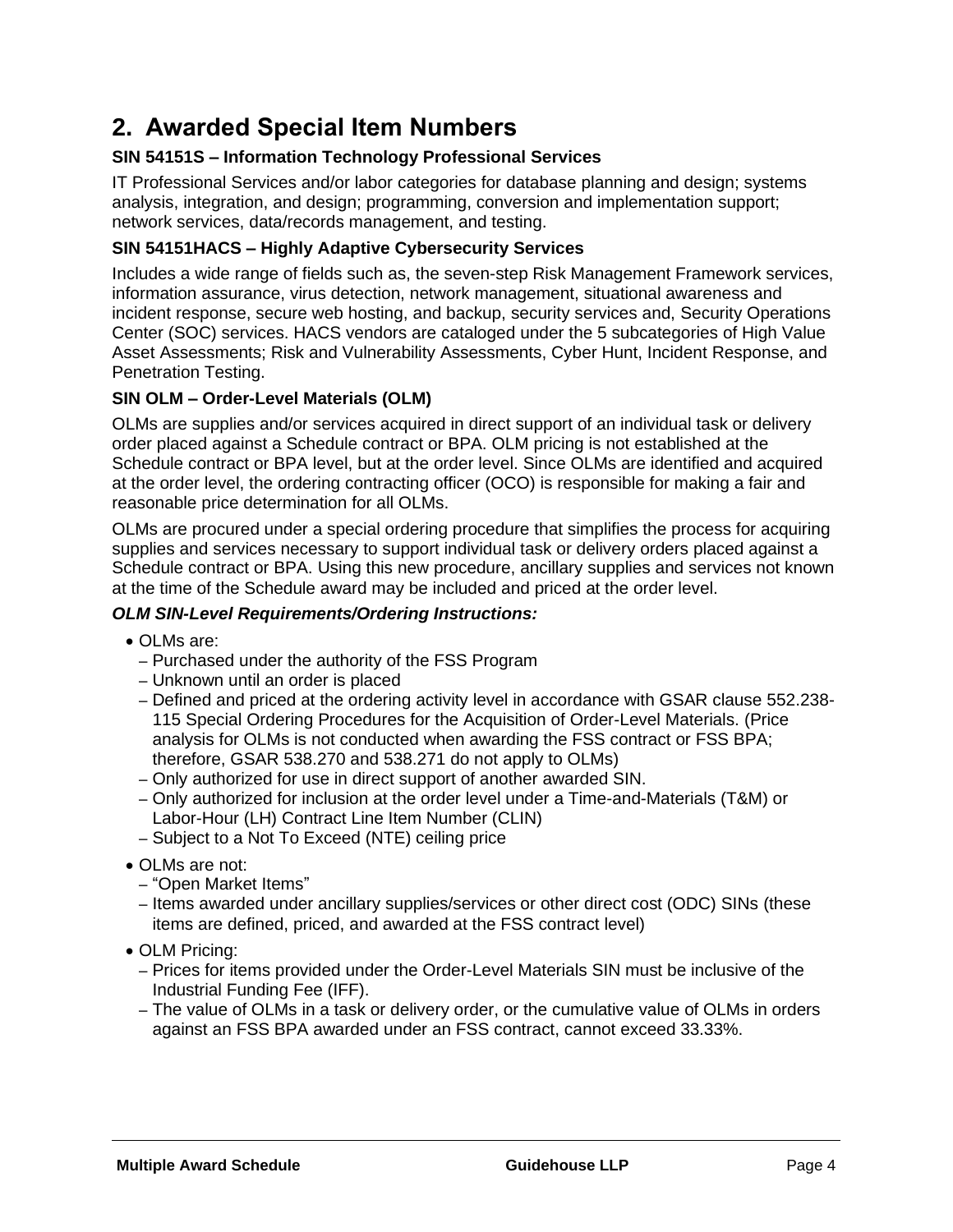# <span id="page-6-0"></span>**3. Professional Labor Category Descriptions and Pricing**

| <b>Labor Category</b>                                  | Min. Edu.        | Min.<br>Yrs.<br>Exp. | <b>Minimum/General Experience and</b><br><b>Years of Experience</b>                                                                                                                                                                                                                      | <b>Functionality Responsibility</b><br>(Summary)                                                                                                                                                                                                                                                                                                                                                                                                                                                                                                                                        |  |
|--------------------------------------------------------|------------------|----------------------|------------------------------------------------------------------------------------------------------------------------------------------------------------------------------------------------------------------------------------------------------------------------------------------|-----------------------------------------------------------------------------------------------------------------------------------------------------------------------------------------------------------------------------------------------------------------------------------------------------------------------------------------------------------------------------------------------------------------------------------------------------------------------------------------------------------------------------------------------------------------------------------------|--|
| <b>SIN 54151S</b>                                      |                  |                      |                                                                                                                                                                                                                                                                                          |                                                                                                                                                                                                                                                                                                                                                                                                                                                                                                                                                                                         |  |
| <b>IT Consulting</b><br>Engagement<br><b>Executive</b> | <b>Masters</b>   | 15                   | Experience of fifteen or more years in<br>general IT consulting, system/application<br>development, design and<br>implementation, business process<br>reengineering, IT transformation, or other<br>related services. The Education<br>Substitutions outlined below will also<br>apply.  | Is an owner/operator of the firm;<br>can obligate the firm. Serves as<br>the engagement executive and/or<br>senior subject matter specialist in<br>an area of relevant information<br>technology consulting such as<br>resources and facilities<br>management, database planning<br>and design, systems analysis and<br>design, network services,<br>programming, conversion and<br>implementation support, network<br>services project management,<br>data/records management or a<br>related field. Has overall<br>responsibility for quality assurance<br>on consulting engagements. |  |
| <b>IT Consulting</b><br>Engagement<br>Leader           | <b>Bachelors</b> | 18                   | Experience of eighteen or more years in<br>general IT consulting, system/application<br>development, design and<br>implementation, business process<br>reengineering, IT transformation, or other<br>related services. The Education<br>Substitutions outlined below will also<br>apply. | Serves as an engagement leader<br>or Subject Matter Specialist in an<br>area of relevant information<br>technology consulting such as<br>resources and facilities<br>management, database planning<br>and design, systems analysis and<br>design, network services,<br>programming, conversion and<br>implementation support, network<br>services project management,<br>data/records management or a<br>related field.                                                                                                                                                                 |  |
| <b>IT Consulting</b><br><b>Director III</b>            | <b>Bachelors</b> | 18                   | Experience of eighteen or more years in<br>general IT consulting, system/application<br>development, design and<br>implementation, business process<br>reengineering, IT transformation, or other<br>related services. The Education<br>Substitutions outlined below will also<br>apply. | Serves as a Program Manager or<br>Subject Matter Specialist on<br>projects related to an area of<br>relevant information technology<br>consulting such as resources and<br>facilities management, database<br>planning and design, systems<br>analysis and design, network<br>services, programming,<br>conversion and implementation<br>support, network services project<br>management, data/records<br>management or a related field.                                                                                                                                                |  |
| <b>IT Consulting</b><br><b>Director II</b>             | <b>Bachelors</b> | 14                   | Experience of fourteen or more years in<br>general IT consulting, system/application<br>development, design and<br>implementation, business process<br>reengineering, IT transformation, or other<br>related services. The Education<br>Substitutions outlined below will also<br>apply. | Serves as a Program Manager or<br>Subject Matter Specialist on<br>projects related to an area of<br>relevant information technology<br>consulting such as resources and<br>facilities management, database<br>planning and design, systems<br>analysis and design, network<br>services, programming,<br>conversion and implementation<br>support, network services project                                                                                                                                                                                                              |  |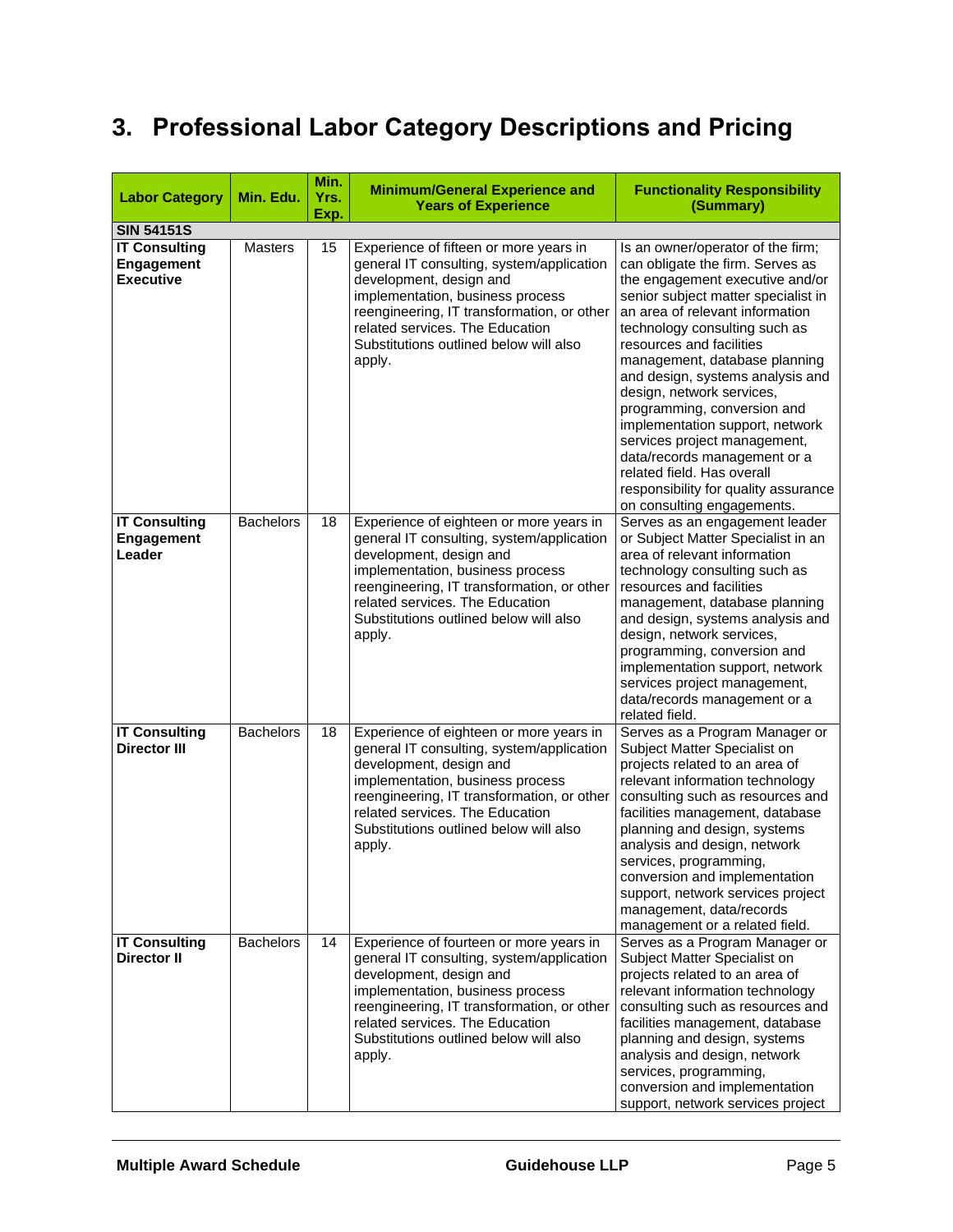| <b>Labor Category</b>                      | Min. Edu.        | Min.<br>Yrs.<br>Exp. | <b>Minimum/General Experience and</b><br><b>Years of Experience</b>                                                                                                                                                                                                                    | <b>Functionality Responsibility</b><br>(Summary)                                                                                                                                                                                                                                                                                                                                                                                     |  |
|--------------------------------------------|------------------|----------------------|----------------------------------------------------------------------------------------------------------------------------------------------------------------------------------------------------------------------------------------------------------------------------------------|--------------------------------------------------------------------------------------------------------------------------------------------------------------------------------------------------------------------------------------------------------------------------------------------------------------------------------------------------------------------------------------------------------------------------------------|--|
|                                            |                  |                      |                                                                                                                                                                                                                                                                                        | management, data/records<br>management or a related field.                                                                                                                                                                                                                                                                                                                                                                           |  |
| <b>IT Consulting</b><br><b>Director I</b>  | <b>Bachelors</b> | 10                   | Experience of ten or more years in<br>general IT consulting, system/application<br>development, design and<br>implementation, business process<br>reengineering, IT transformation, or other<br>related services. The Education<br>Substitutions outlined below will also<br>apply.    | Serves as a Program Manager or<br>Subject Matter Specialist on<br>projects an area of relevant<br>information technology consulting<br>such as resources and facilities<br>management, database planning<br>and design, systems analysis and<br>design, network services,<br>programming, conversion and<br>implementation support, network<br>services project management,<br>data/records management or a<br>related field.        |  |
| <b>IT Consulting</b><br><b>Manager III</b> | <b>Bachelors</b> | 12                   | Experience of twelve or more years in<br>general IT consulting, system/application<br>development, design and<br>implementation, business process<br>reengineering, IT transformation, or other<br>related services. The Education<br>Substitutions outlined below will also<br>apply. | Serves as a Project Manager or<br>Functional Specialist on projects<br>related to an area of relevant<br>information technology consulting<br>such as resources and facilities<br>management, database planning<br>and design, systems analysis and<br>design, network services,<br>programming, conversion and<br>implementation support, network<br>services project management,<br>data/records management or a<br>related field. |  |
| <b>IT Consulting</b><br><b>Manager II</b>  | <b>Bachelors</b> | 9                    | Experience of nine or more years in<br>general IT consulting, system/application<br>development, design and<br>implementation, business process<br>reengineering, IT transformation, or other<br>related services. The Education<br>Substitutions outlined below will also<br>apply.   | Serves as a Project Manager or<br>Functional Specialist on projects<br>related to an area of relevant<br>information technology consulting<br>such as resources and facilities<br>management, database planning<br>and design, systems analysis and<br>design, network services,<br>programming, conversion and<br>implementation support, network<br>services project management,<br>data/records management or a<br>related field. |  |
| <b>IT Consulting</b><br>Manager I          | <b>Bachelors</b> | 6                    | Experience of six or more years in<br>general IT consulting, system/application<br>development, design and<br>implementation, business process<br>reengineering, IT transformation, or other<br>related services. The Education<br>Substitutions outlined below will also<br>apply.    | Serves as a Project Manager or<br>Functional Specialist on projects<br>related to an area of relevant<br>information technology consulting<br>such as resources and facilities<br>management, database planning<br>and design, systems analysis and<br>design, network services,<br>programming, conversion and<br>implementation support, network<br>services project management,<br>data/records management or a<br>related field. |  |
| <b>IT Senior</b><br><b>Consultant II</b>   | <b>Bachelors</b> | 5                    | Experience of five or more years in<br>general IT consulting, system/application<br>development, design and<br>implementation, business process<br>reengineering, IT transformation, or other                                                                                          | Serves as a consulting Team<br>Lead or Senior Consultant on<br>projects related to an area of<br>relevant information technology<br>consulting such as resources and                                                                                                                                                                                                                                                                 |  |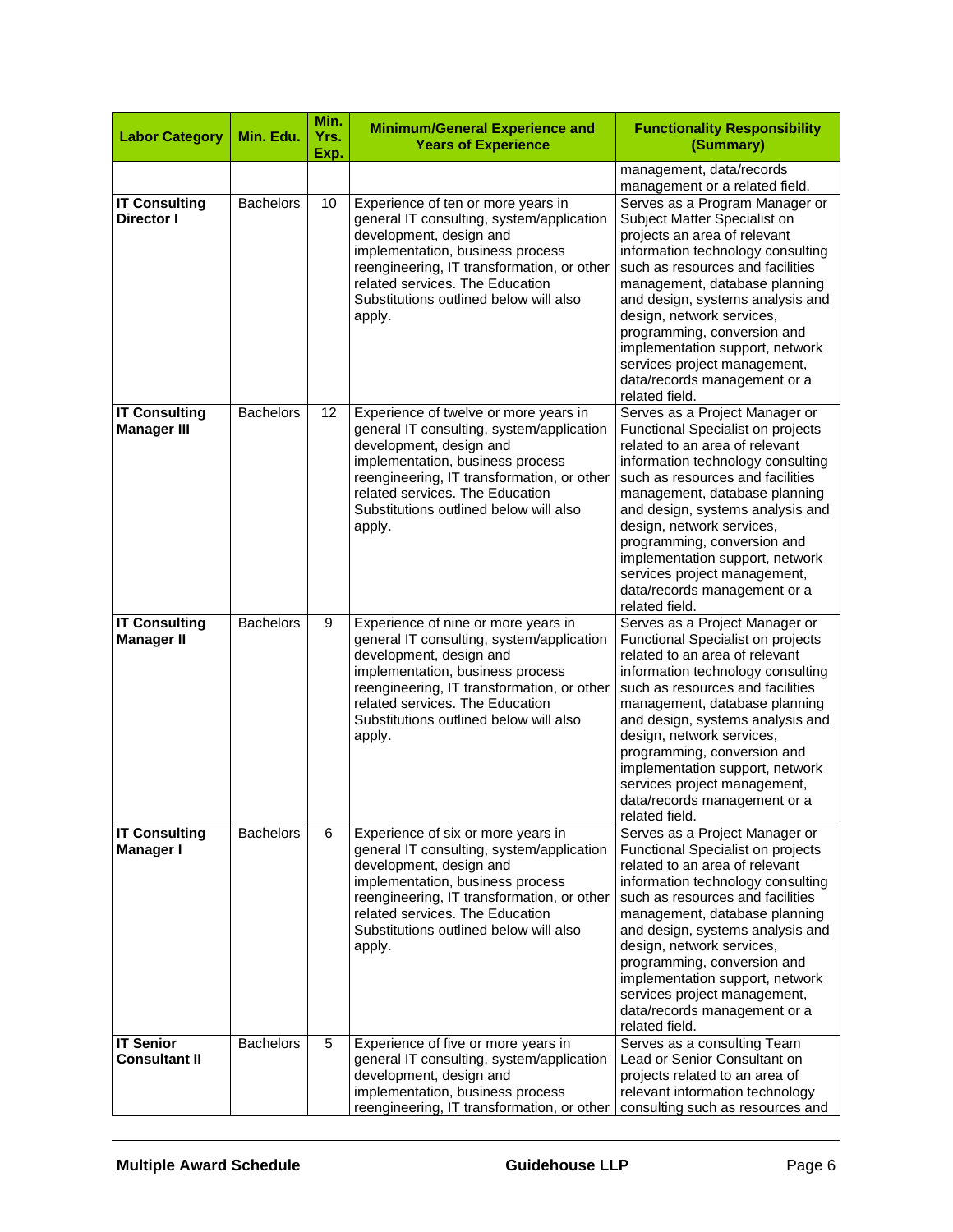| <b>Labor Category</b>                                                       | Min. Edu.        | Min.<br>Yrs.<br>Exp. | <b>Minimum/General Experience and</b><br><b>Years of Experience</b>                                                                                                                                                                                                                                                                                                                                                                                                                                                                        | <b>Functionality Responsibility</b><br>(Summary)                                                                                                                                                                                                                                                                                                                                                                                                                  |
|-----------------------------------------------------------------------------|------------------|----------------------|--------------------------------------------------------------------------------------------------------------------------------------------------------------------------------------------------------------------------------------------------------------------------------------------------------------------------------------------------------------------------------------------------------------------------------------------------------------------------------------------------------------------------------------------|-------------------------------------------------------------------------------------------------------------------------------------------------------------------------------------------------------------------------------------------------------------------------------------------------------------------------------------------------------------------------------------------------------------------------------------------------------------------|
|                                                                             |                  |                      | related services. The Education<br>Substitutions outlined below will also<br>apply.                                                                                                                                                                                                                                                                                                                                                                                                                                                        | facilities management, database<br>planning and design, systems<br>analysis and design, network<br>services, programming,<br>conversion and implementation<br>support, network services project<br>management, data/records<br>management or a related field.                                                                                                                                                                                                     |
| <b>IT Senior</b><br><b>Consultant I</b>                                     | <b>Bachelors</b> | 3                    | Experience of three or more years in<br>general IT consulting, system/application<br>development, design and<br>implementation, business process<br>reengineering, IT transformation, or other<br>related services. The Education<br>Substitutions outlined below will also<br>apply.                                                                                                                                                                                                                                                      | Serves as a consulting Team<br>Lead or Senior Consultant on<br>projects related to an area of<br>relevant information technology<br>consulting such as resources and<br>facilities management, database<br>planning and design, systems<br>analysis and design, network<br>services, programming,<br>conversion and implementation<br>support, network services project<br>management, data/records<br>management or a related field.                             |
| <b>IT Consultant II</b>                                                     | <b>Bachelors</b> | $\mathbf{1}$         | Experience of one or more years in<br>general IT consulting, system/application<br>development, design and<br>implementation, business process<br>reengineering, IT transformation, or other<br>related services. The Education<br>Substitutions outlined below will also<br>apply.                                                                                                                                                                                                                                                        | Serves as a Staff/Team member<br>on projects related to an area of<br>relevant information technology<br>consulting such as resources and<br>facilities management, database<br>planning and design, systems<br>analysis and design, network<br>services, programming,<br>conversion and implementation<br>support, network services project<br>management, data/records<br>management or a related field.                                                        |
| <b>IT Consultant I</b>                                                      | <b>Bachelors</b> | 3<br>mont<br>hs      | Experience of three months or more in<br>general IT consulting, system/application<br>development, design and<br>implementation, business process<br>reengineering, IT transformation, or other<br>related services. The Education<br>Substitutions outlined below will also<br>apply.                                                                                                                                                                                                                                                     | Serves as a Staff/Team member<br>on projects related to an area of<br>relevant information technology<br>consulting such as resources and<br>facilities management, database<br>planning and design, systems<br>analysis and design, network<br>services, programming,<br>conversion and implementation<br>support, network services project<br>management, data/records<br>management or a related field.                                                        |
| <b>SIN 54151HACS</b>                                                        |                  |                      |                                                                                                                                                                                                                                                                                                                                                                                                                                                                                                                                            |                                                                                                                                                                                                                                                                                                                                                                                                                                                                   |
| <b>Cybersecurity</b><br><b>Consulting</b><br>Engagement<br><b>Executive</b> | <b>Masters</b>   | 15                   | Experience of fifteen or more years in<br>cyber security or IT consulting,<br>system/application development, design<br>and implementation, business process<br>reengineering, IT transformation, or other<br>related services. May have one or more<br>relevant certifications such as Certified<br>Information System Security Professional<br>(CISSP), Certified Authorization<br>Professional (CAP), Certified Information<br>Security Manager (CISM), etc. The<br>education/experience substitution<br>outlined below may also apply. | Is an owner/operator of the firm;<br>can obligate the firm. Serves as<br>the engagement executive and/or<br>senior subject matter specialist in<br>an area of relevant cybersecurity<br>consulting such as penetration<br>testing, incident detection and<br>response, risk and vulnerability<br>assessments, threat mitigation,<br>cyber threat hunting or a related<br>field. Has overall responsibility for<br>quality assurance on consulting<br>engagements. |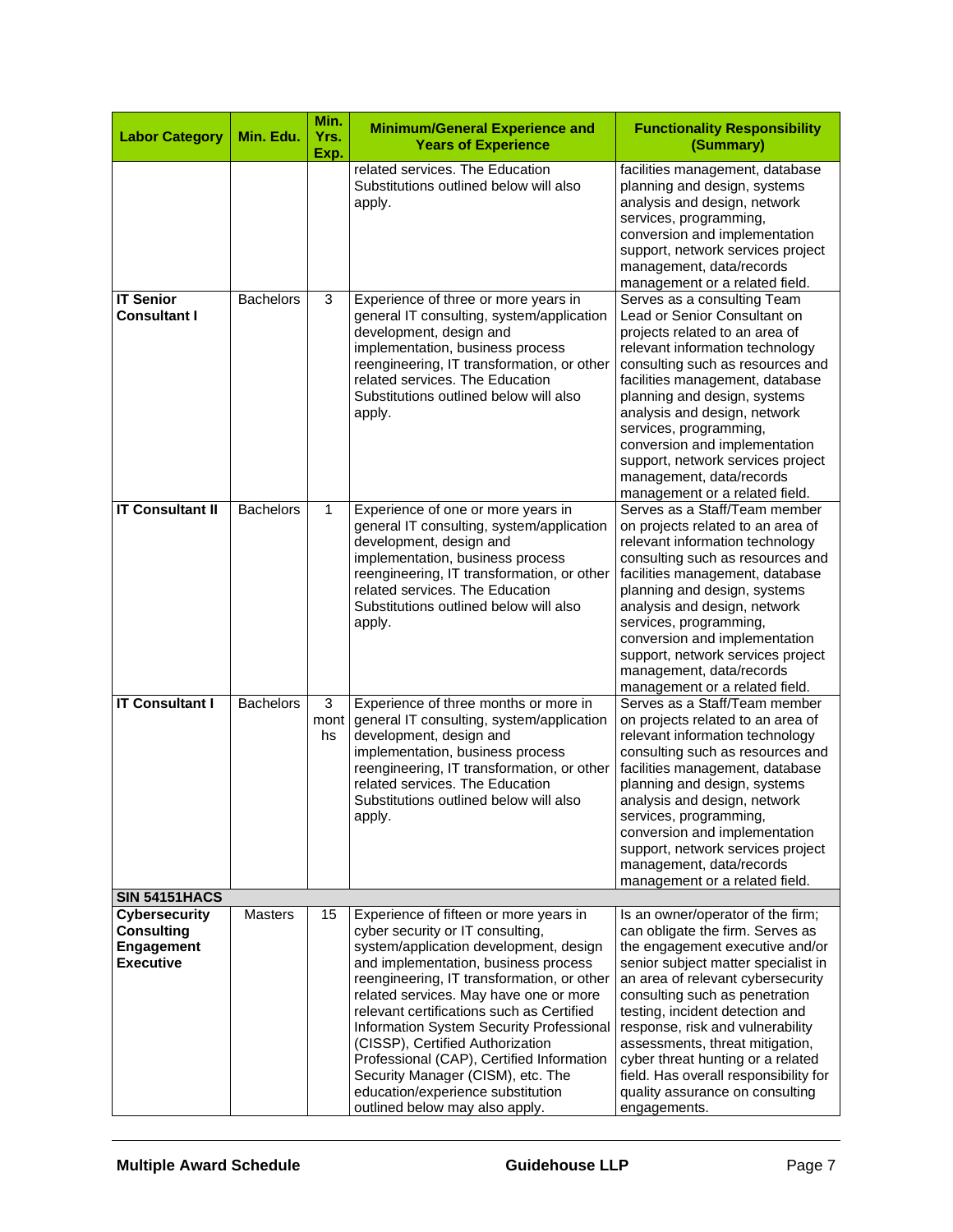| <b>Labor Category</b>                                             | Min. Edu.        | Min.<br>Yrs.<br>Exp. | <b>Minimum/General Experience and</b><br><b>Years of Experience</b>                                                                                                                                                                                                                                                                                                                                                                                                                                                                         | <b>Functionality Responsibility</b><br>(Summary)                                                                                                                                                                                                                                                                      |  |
|-------------------------------------------------------------------|------------------|----------------------|---------------------------------------------------------------------------------------------------------------------------------------------------------------------------------------------------------------------------------------------------------------------------------------------------------------------------------------------------------------------------------------------------------------------------------------------------------------------------------------------------------------------------------------------|-----------------------------------------------------------------------------------------------------------------------------------------------------------------------------------------------------------------------------------------------------------------------------------------------------------------------|--|
| <b>Cybersecurity</b><br><b>Consulting</b><br>Engagement<br>Leader | <b>Bachelors</b> | 18                   | Experience of eighteen or more years in<br>cyber security or IT consulting,<br>system/application development, design<br>and implementation, business process<br>reengineering, IT transformation, or other<br>related services. May have one or more<br>relevant certifications such as Certified<br>Information System Security Professional<br>(CISSP), Certified Authorization<br>Professional (CAP), Certified Information<br>Security Manager (CISM), etc. The<br>education/experience substitution<br>outlined below may also apply. | Serves as an engagement leader<br>or Subject Matter Specialist in an<br>area of relevant cybersecurity<br>consulting such as penetration<br>testing, incident detection and<br>response, risk and vulnerability<br>assessments, threat mitigation,<br>cyber threat hunting or a related<br>field.                     |  |
| <b>Cybersecurity</b><br><b>Consulting</b><br><b>Director III</b>  | <b>Bachelors</b> | 18                   | Experience of eighteen or more years in<br>cyber security or IT consulting,<br>system/application development, design<br>and implementation, business process<br>reengineering, IT transformation, or other<br>related services. May have one or more<br>relevant certifications such as Certified<br>Information System Security Professional<br>(CISSP), Certified Authorization<br>Professional (CAP), Certified Information<br>Security Manager (CISM), etc. The<br>education/experience substitution<br>outlined below may also apply. | Serves as a Program Manager or<br>Subject Matter Specialist on<br>projects related to an area of<br>relevant cybersecurity consulting<br>such as penetration testing,<br>incident detection and response,<br>risk and vulnerability<br>assessments, threat mitigation,<br>cyber threat hunting or a related<br>field. |  |
| <b>Cybersecurity</b><br><b>Consulting</b><br><b>Director II</b>   | <b>Bachelors</b> | 14                   | Experience of fourteen or more years in<br>cyber security or IT consulting,<br>system/application development, design<br>and implementation, business process<br>reengineering, IT transformation, or other<br>related services. May have one or more<br>relevant certifications such as Certified<br>Information System Security Professional<br>(CISSP), Certified Authorization<br>Professional (CAP), Certified Information<br>Security Manager (CISM), etc. The<br>education/experience substitution<br>outlined below may also apply. | Serves as a Program Manager or<br>Subject Matter Specialist on<br>projects related to an area of<br>relevant cybersecurity consulting<br>such as penetration testing,<br>incident detection and response,<br>risk and vulnerability<br>assessments, threat mitigation,<br>cyber threat hunting or a related<br>field. |  |
| Cybersecurity<br><b>Consulting</b><br><b>Director I</b>           | <b>Bachelors</b> | 10                   | Experience of ten or more years in cyber  <br>security or IT consulting,<br>system/application development, design<br>and implementation, business process<br>reengineering, IT transformation, or other<br>related services. May have one or more<br>relevant certifications such as Certified<br>Information System Security Professional<br>(CISSP), Certified Authorization<br>Professional (CAP), Certified Information<br>Security Manager (CISM), etc. The<br>education/experience substitution<br>outlined below may also apply.    | Serves as a Program Manager or<br>Subject Matter Specialist on<br>projects an area of relevant<br>cybersecurity consulting such as<br>penetration testing, incident<br>detection and response, risk and<br>vulnerability assessments, threat<br>mitigation, cyber threat hunting or<br>a related field.               |  |
| <b>Cybersecurity</b><br><b>Consulting</b><br><b>Manager III</b>   | <b>Bachelors</b> | 12                   | Experience of twelve or more years in<br>cyber security or IT consulting,<br>system/application development, design<br>and implementation, business process<br>reengineering, IT transformation, or other<br>related services. May have one or more<br>relevant certifications such as Certified                                                                                                                                                                                                                                            | Serves as a Project Manager or<br>Functional Specialist on projects<br>related to an area of relevant<br>cybersecurity consulting such as<br>penetration testing, incident<br>detection and response, risk and<br>vulnerability assessments, threat                                                                   |  |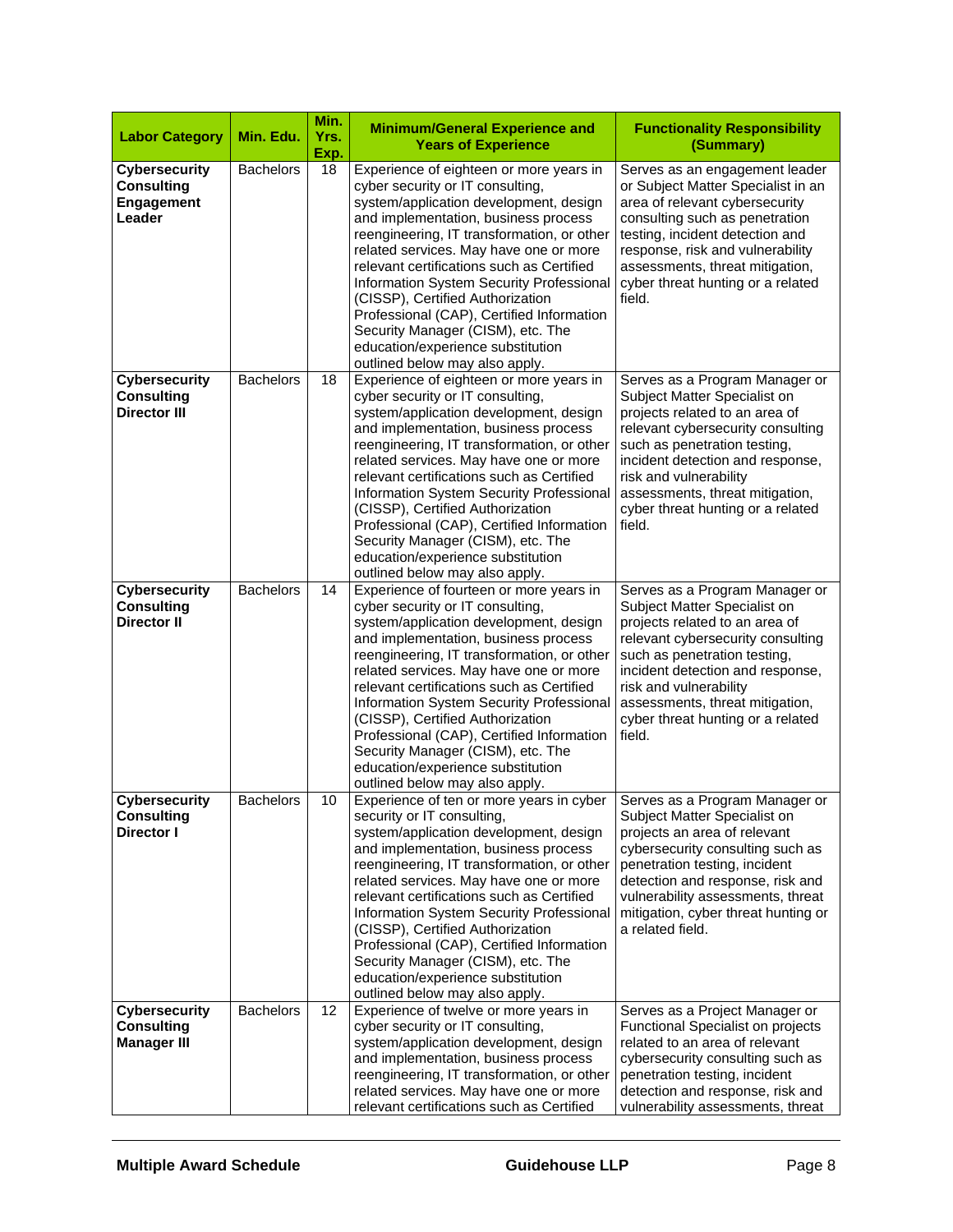| <b>Labor Category</b>                                          | Min. Edu.        | Min.<br>Yrs.<br>Exp. | <b>Minimum/General Experience and</b><br><b>Years of Experience</b>                                                                                                                                                                                                                                                                                                                                                                                                                                                                      | <b>Functionality Responsibility</b><br>(Summary)                                                                                                                                                                                                                                                                      |
|----------------------------------------------------------------|------------------|----------------------|------------------------------------------------------------------------------------------------------------------------------------------------------------------------------------------------------------------------------------------------------------------------------------------------------------------------------------------------------------------------------------------------------------------------------------------------------------------------------------------------------------------------------------------|-----------------------------------------------------------------------------------------------------------------------------------------------------------------------------------------------------------------------------------------------------------------------------------------------------------------------|
|                                                                |                  |                      | Information System Security Professional<br>(CISSP), Certified Authorization<br>Professional (CAP), Certified Information<br>Security Manager (CISM), etc. The<br>education/experience substitution<br>outlined below may also apply.                                                                                                                                                                                                                                                                                                    | mitigation, cyber threat hunting or<br>a related field.                                                                                                                                                                                                                                                               |
| <b>Cybersecurity</b><br><b>Consulting</b><br><b>Manager II</b> | <b>Bachelors</b> | 9                    | Experience of nine or more years in<br>cyber security or IT consulting,<br>system/application development, design<br>and implementation, business process<br>reengineering, IT transformation, or other<br>related services. May have one or more<br>relevant certifications such as Certified<br>Information System Security Professional<br>(CISSP), Certified Authorization<br>Professional (CAP), Certified Information<br>Security Manager (CISM), etc. The<br>education/experience substitution<br>outlined below may also apply.  | Serves as a Project Manager or<br>Functional Specialist on projects<br>related to an area of relevant<br>cybersecurity consulting such as<br>penetration testing, incident<br>detection and response, risk and<br>vulnerability assessments, threat<br>mitigation, cyber threat hunting or<br>a related field.        |
| <b>Cybersecurity</b><br><b>Consulting</b><br><b>Manager I</b>  | <b>Bachelors</b> | 6                    | Experience of six or more years in cyber<br>security or IT consulting,<br>system/application development, design<br>and implementation, business process<br>reengineering, IT transformation, or other<br>related services. May have one or more<br>relevant certifications such as Certified<br>Information System Security Professional<br>(CISSP), Certified Authorization<br>Professional (CAP), Certified Information<br>Security Manager (CISM), etc. The<br>education/experience substitution<br>outlined below may also apply.   | Serves as a Project Manager or<br><b>Functional Specialist on projects</b><br>related to an area of relevant<br>cybersecurity consulting such as<br>penetration testing, incident<br>detection and response, risk and<br>vulnerability assessments, threat<br>mitigation, cyber threat hunting or<br>a related field. |
| <b>Cybersecurity</b><br><b>Senior</b><br><b>Consultant II</b>  | <b>Bachelors</b> | 5                    | Experience of five or more years in cyber<br>security or IT consulting,<br>system/application development, design<br>and implementation, business process<br>reengineering, IT transformation, or other<br>related services. May have one or more<br>relevant certifications such as Certified<br>Information System Security Professional<br>(CISSP), Certified Authorization<br>Professional (CAP), Certified Information<br>Security Manager (CISM), etc. The<br>education/experience substitution<br>outlined below may also apply.  | Serves as a consulting Team<br>Lead or Senior Consultant on<br>projects related to an area of<br>relevant cybersecurity consulting<br>such as penetration testing,<br>incident detection and response,<br>risk and vulnerability<br>assessments, threat mitigation,<br>cyber threat hunting or a related<br>field.    |
| <b>Cybersecurity</b><br><b>Senior</b><br><b>Consultant I</b>   | <b>Bachelors</b> | 3                    | Experience of three or more years in<br>cyber security or IT consulting,<br>system/application development, design<br>and implementation, business process<br>reengineering, IT transformation, or other<br>related services. May have one or more<br>relevant certifications such as Certified<br>Information System Security Professional<br>(CISSP), Certified Authorization<br>Professional (CAP), Certified Information<br>Security Manager (CISM), etc. The<br>education/experience substitution<br>outlined below may also apply. | Serves as a consulting Team<br>Lead or Senior Consultant on<br>projects related to an area of<br>relevant cybersecurity consulting<br>such as penetration testing,<br>incident detection and response,<br>risk and vulnerability<br>assessments, threat mitigation,<br>cyber threat hunting or a related<br>field.    |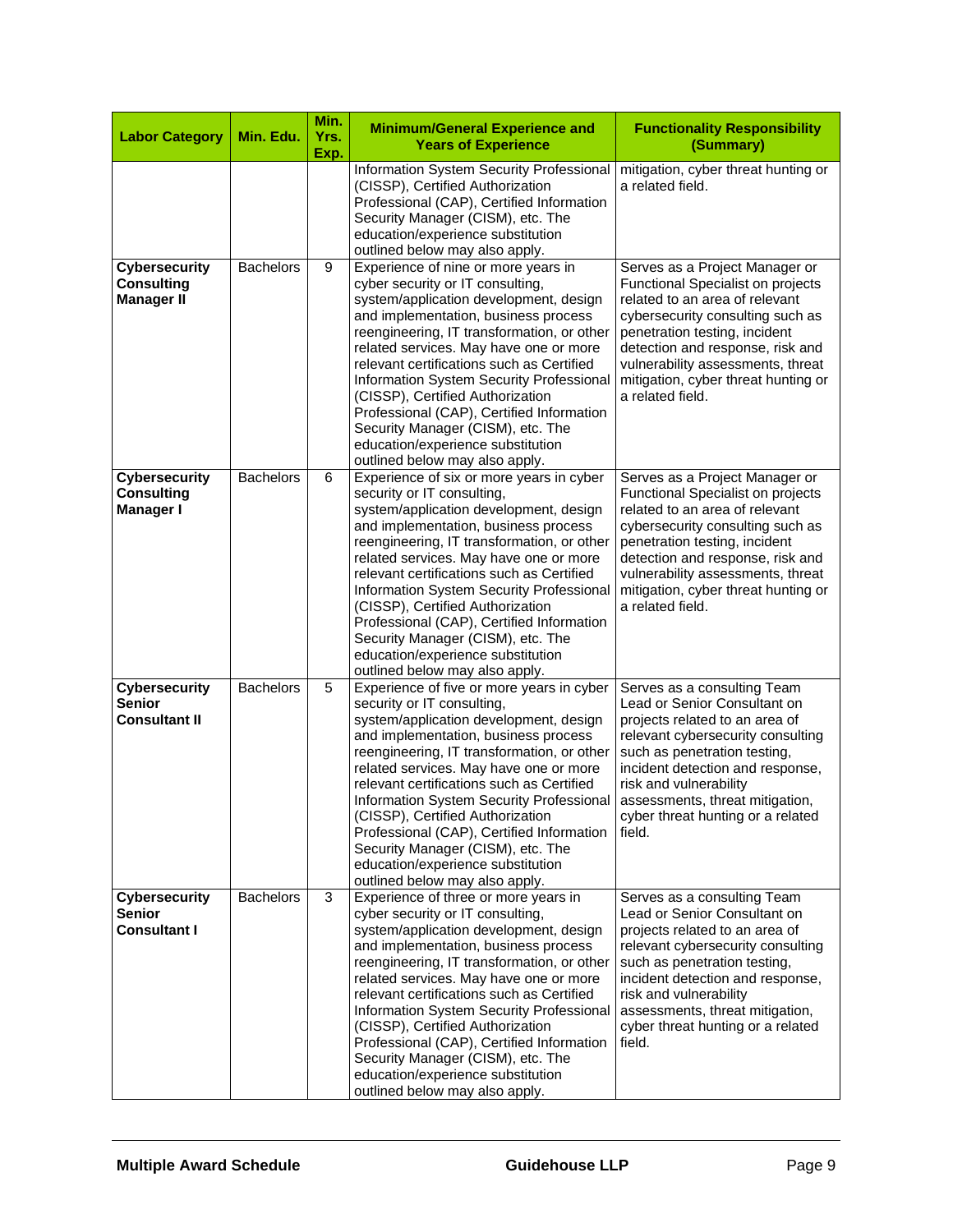| <b>Labor Category</b>                        | Min. Edu.        | Min.<br>Yrs.<br>Exp. | <b>Minimum/General Experience and</b><br><b>Years of Experience</b>                                                                                                                                                                                                                                                                                                                                                                                                                                                                       | <b>Functionality Responsibility</b><br>(Summary)                                                                                                                                                                                                                                        |  |
|----------------------------------------------|------------------|----------------------|-------------------------------------------------------------------------------------------------------------------------------------------------------------------------------------------------------------------------------------------------------------------------------------------------------------------------------------------------------------------------------------------------------------------------------------------------------------------------------------------------------------------------------------------|-----------------------------------------------------------------------------------------------------------------------------------------------------------------------------------------------------------------------------------------------------------------------------------------|--|
| <b>Cybersecurity</b><br><b>Consultant II</b> | <b>Bachelors</b> | 1                    | Experience of one or more years in cyber<br>security or IT consulting,<br>system/application development, design<br>and implementation, business process<br>reengineering, IT transformation, or other<br>related services. May have one or more<br>relevant certifications such as Certified<br>Information System Security Professional<br>(CISSP), Certified Authorization<br>Professional (CAP), Certified Information<br>Security Manager (CISM), etc. The<br>education/experience substitution<br>outlined below may also apply.    | Serves as a Staff/Team member<br>on projects related to an area of<br>relevant cybersecurity consulting<br>such as penetration testing,<br>incident detection and response,<br>risk and vulnerability<br>assessments, threat mitigation,<br>cyber threat hunting or a related<br>field. |  |
| <b>Cybersecurity</b><br><b>Consultant I</b>  | <b>Bachelors</b> | 3<br>mont<br>hs      | Experience of three months or more in<br>cyber security or IT consulting,<br>system/application development, design<br>and implementation, business process<br>reengineering, IT transformation, or other<br>related services. May have one or more<br>relevant certifications such as Certified<br>Information System Security Professional<br>(CISSP), Certified Authorization<br>Professional (CAP), Certified Information<br>Security Manager (CISM), etc. The<br>education/experience substitution<br>outlined below may also apply. | Serves as a Staff/Team member<br>on projects related to an area of<br>relevant cybersecurity consulting<br>such as penetration testing,<br>incident detection and response,<br>risk and vulnerability<br>assessments, threat mitigation,<br>cyber threat hunting or a related<br>field. |  |

**Education Substitutions:** Due to the availability or limitation of education, occasional substitution of experience as referenced above for a professional labor type with additional years of experience will be provided to the Federal Agency when responding to their IT requirements and it is solely the acquiring agency's determination, if the substitution is considered acceptable prior to an award.